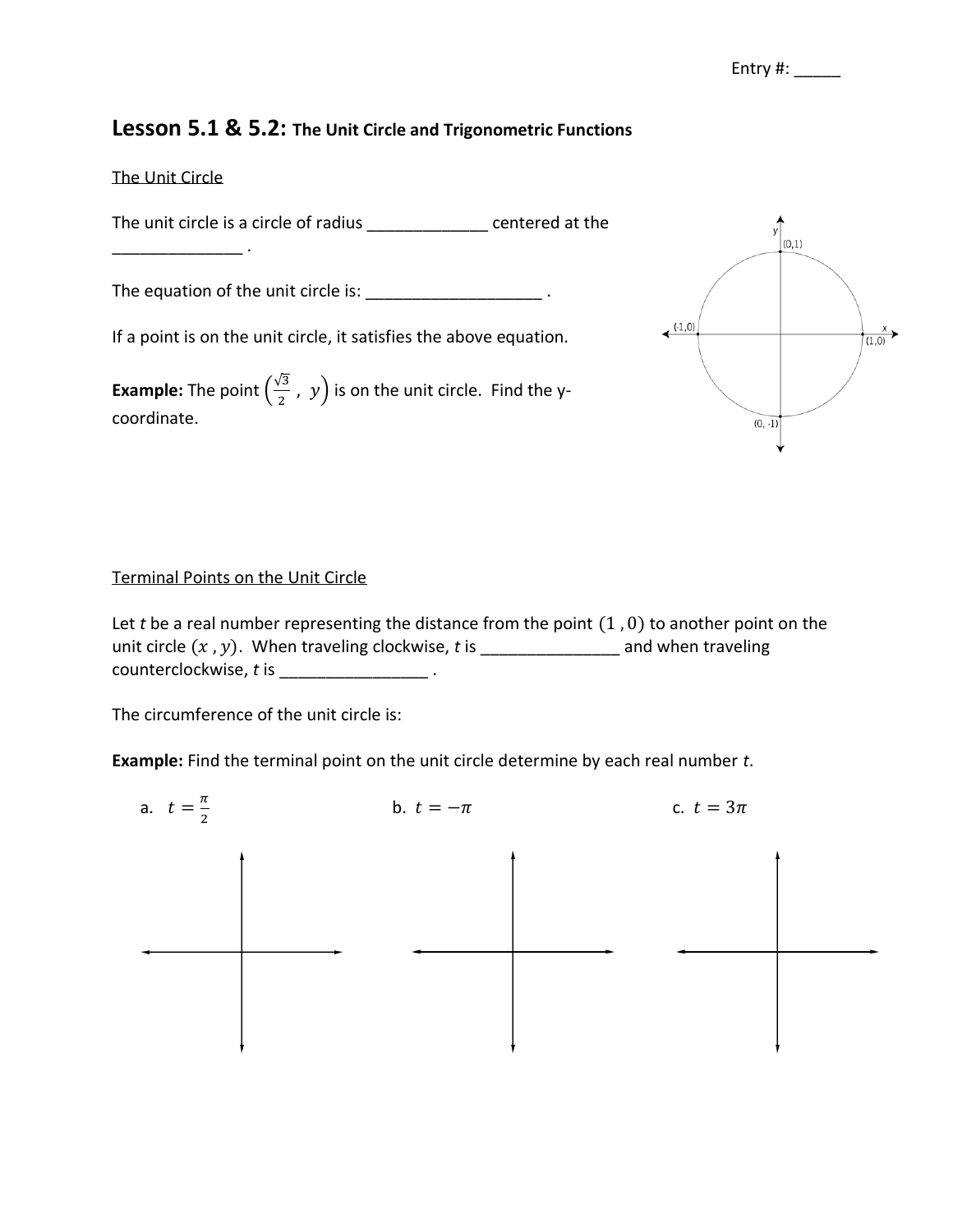Notice that different values of *t* can get you to the same \_ This is because the unit circle is symmetric with respect to  $y = x$ .

**Example:** Find the terminal point when  $t = \frac{\pi}{4}$  $\frac{\pi}{4}$ . (Hint: Graph the line  $y = x$  first.)



The Reference Number

Let *t* be a real number. The reference number ̅associated with *t* is the \_\_\_\_\_\_\_\_\_\_\_\_\_\_\_\_ distance along the unit circle between the terminal point determined by *t* and the *x*-axis.

**Example:** Find the reference numbers for each of the following values of *t*.



Using Reference Numbers to Find Terminal Points

To find the terminal point P determined by any value of *t*, we use the following steps:

1.

2.

3.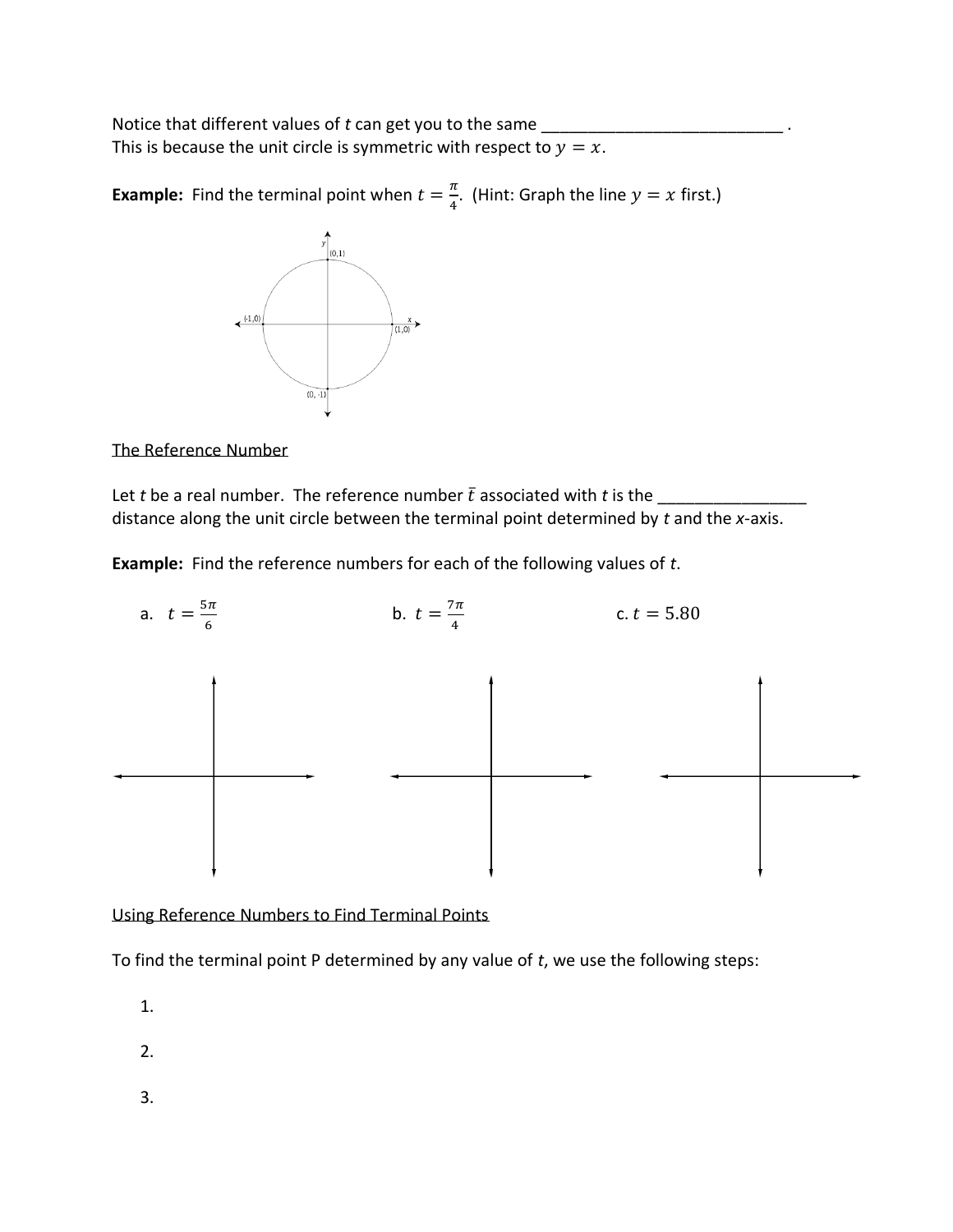**Example:** Find the terminal point determined by each given real number *t*.

a. 
$$
t = \frac{5\pi}{6}
$$
 \t\t b.  $t = \frac{7\pi}{4}$  \t\t c.  $t = -\frac{2\pi}{3}$ 

**Example:** Now find the terminal point for  $t = \frac{29\pi}{6}$  $\frac{5\pi}{6}$ . Compare it to your answer for a above.

| $t=\frac{5\pi}{6}$ and $t=\frac{29\pi}{6}$ are called | because these two rotations lead to the |  |
|-------------------------------------------------------|-----------------------------------------|--|
| same                                                  |                                         |  |

Trigonometric Functions

Trigonometric Functions represent points  $(x, y)$  on the  $\frac{y}{x-1}$ .

Quadrants and Signage: Remember: **A**ll **S**tudents **T**ake **C**alculus!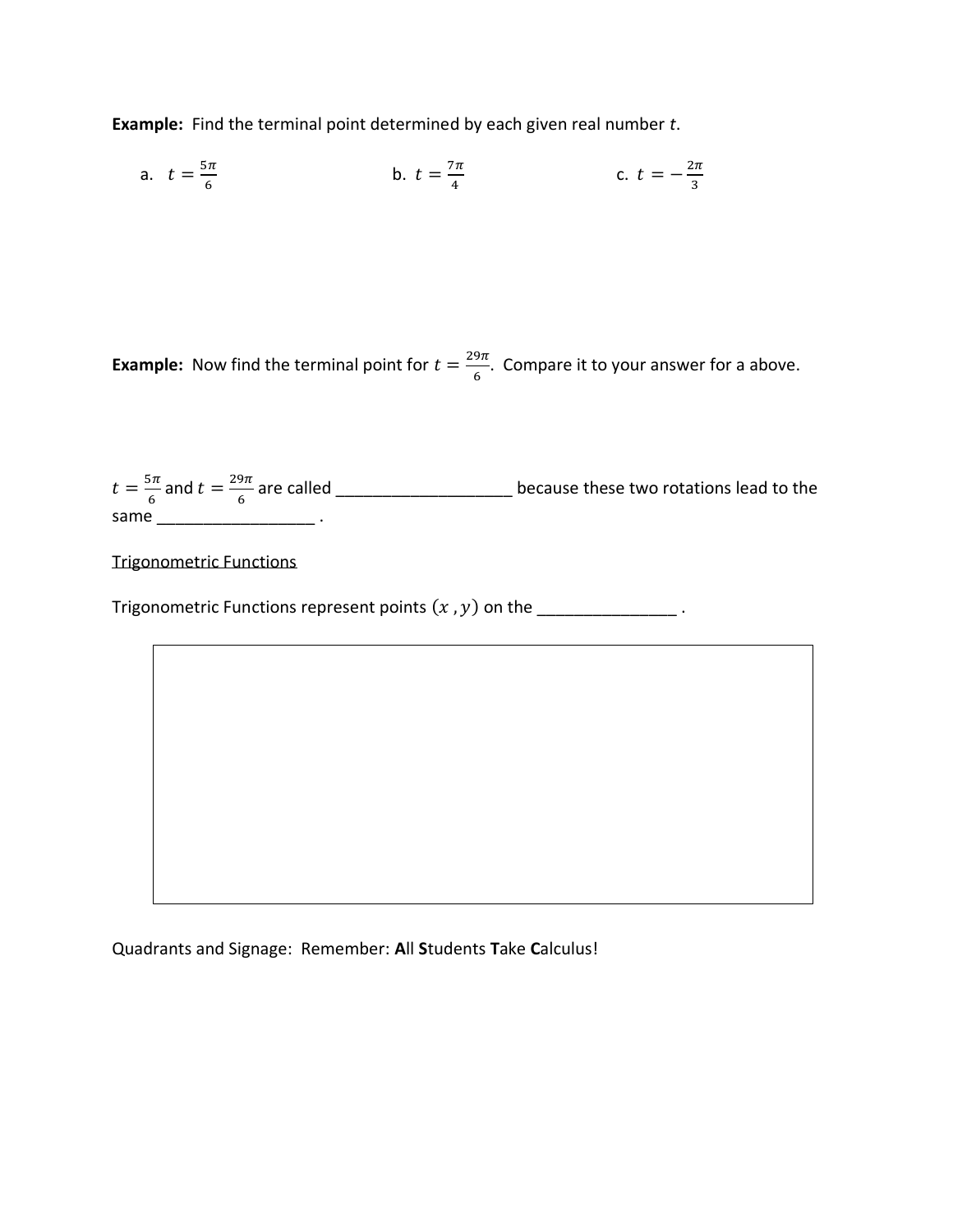| <b>Trigonometric Properties and</b> | Identities |  |  |  |  |  |
|-------------------------------------|------------|--|--|--|--|--|
| Reciprocals                         |            |  |  |  |  |  |
|                                     |            |  |  |  |  |  |
|                                     |            |  |  |  |  |  |
|                                     |            |  |  |  |  |  |
|                                     |            |  |  |  |  |  |
|                                     |            |  |  |  |  |  |
|                                     |            |  |  |  |  |  |
| <b>Pythagorean Identity</b>         |            |  |  |  |  |  |
|                                     |            |  |  |  |  |  |
|                                     |            |  |  |  |  |  |
|                                     |            |  |  |  |  |  |
|                                     |            |  |  |  |  |  |
|                                     |            |  |  |  |  |  |
|                                     |            |  |  |  |  |  |
|                                     |            |  |  |  |  |  |
|                                     |            |  |  |  |  |  |
| <b>Other Useful Identities</b>      |            |  |  |  |  |  |